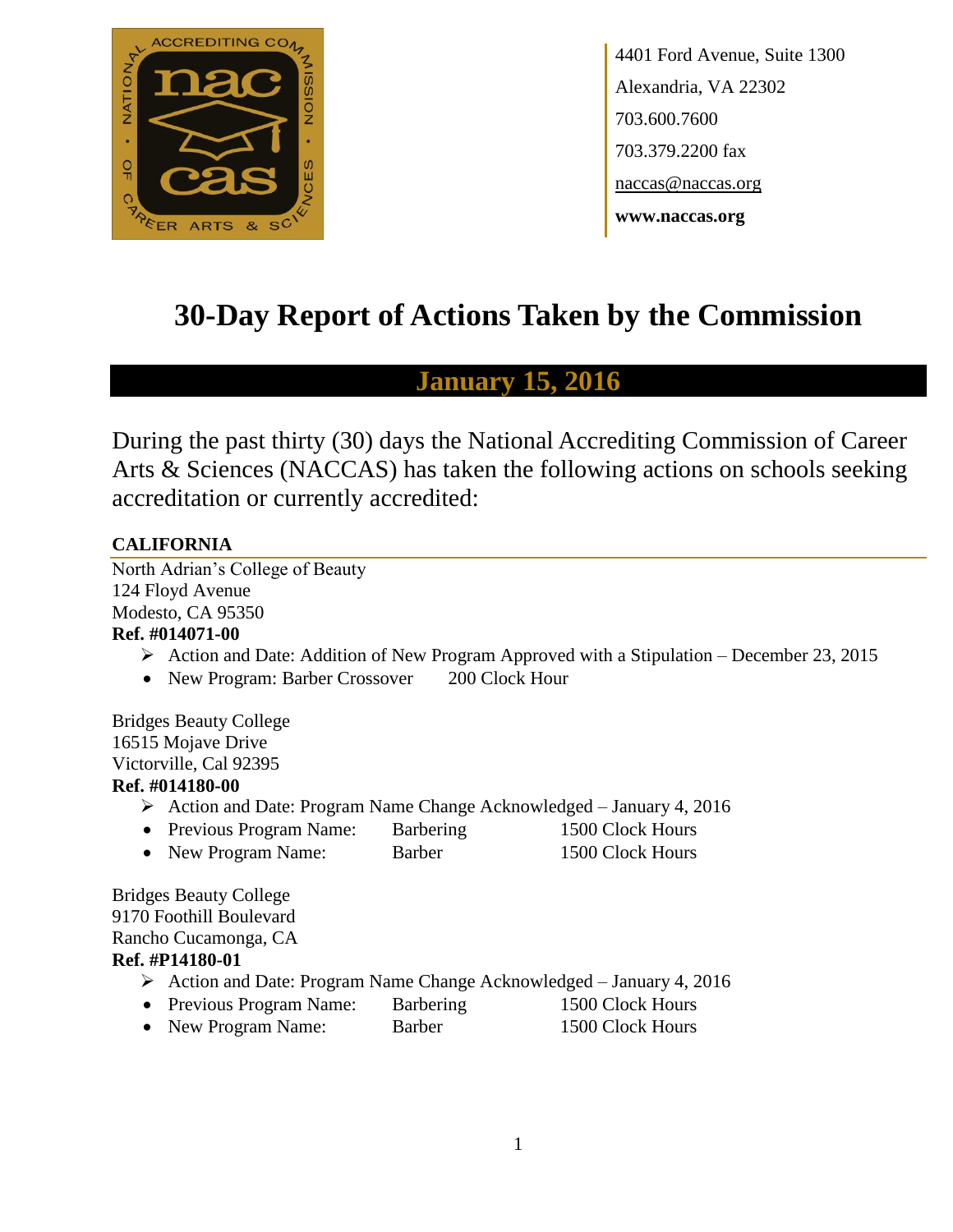#### **DOE 30-Day E-Notice January 15, 2016**

Advance Beauty College 23565 Moulton Parkway Suite A & B Laguna Hills, CA 92653 **Ref. #B14329-01**

- Action and Date: Change of Location Approved with Stipulations December 18, 2015
- Previous Location: 23565 Moulton Parkway, Suites A & B, Laguna Hills, CA 92653
- Previous Expanded Campus: 23595 Moulton Parkway, Suite A, Laguna Hills, CA 92653
- New Address: 25332 McIntyre Street, Laguna Hills, CA 92653

Hair California Beauty Academy 1110 North Tustin Street Orange, CA 92867

### **Ref. #014330-00**

- $\triangleright$  Action and Date: Addition of New Program Approved with Stipulations December 23, 2015
- New Program: Manicuring 600 Clock Hours

Champion Institute of Cosmetology Inc. Next Renewal Date: September 2018

611 South Palm Canyon Drive, #205 Palm Springs, CA 92264 **Ref. #014338-00**

 $\triangleright$  Action and Date: Renewal of Accreditation – December 18, 2015

Paul Mitchell The School – Pasadena 201 East Bay State Street Alhambra, CA 91801

## **Ref. #014345-00**

- $\triangleright$  Action and Date: Change of Location Approved with Stipulations December 23, 2015
- Previous Location: 201 East Bay State Street, Alhambra, CA 91801
- New Location: 825 E. Green Street, Pasadena, CA 91101

Academy for Salon Professionals

8372 Topanga Canyon Boulevard

## Canoga Park, CA 91304

## **Ref. #014378-00**

 $\triangleright$  Action and Date: Non-Substantive Change of Ownership Approved – December 18, 2015

| $\bullet$ | Previous Ownership:                  |      |        |
|-----------|--------------------------------------|------|--------|
|           | Academy for Salon Professionals, LLC | 100% |        |
|           | Jill Murphy                          |      | 27.50% |
|           | Angela Cheung                        |      | 15.40% |
|           | <b>Kelly Conroy</b>                  |      | 7.05%  |
|           | Kaming Ko                            |      | 10.00% |
|           | <b>Stafford Galen</b>                |      | 40.00% |
| $\bullet$ | New Ownership:                       |      |        |
|           | Academy for Salon Professionals, LLC | 100% |        |
|           | Jill Murphy                          |      | 28.50% |
|           | Angela Cheung                        |      | 15.45% |
|           | <b>Kelly Conroy</b>                  |      | 7.05%  |
|           |                                      |      |        |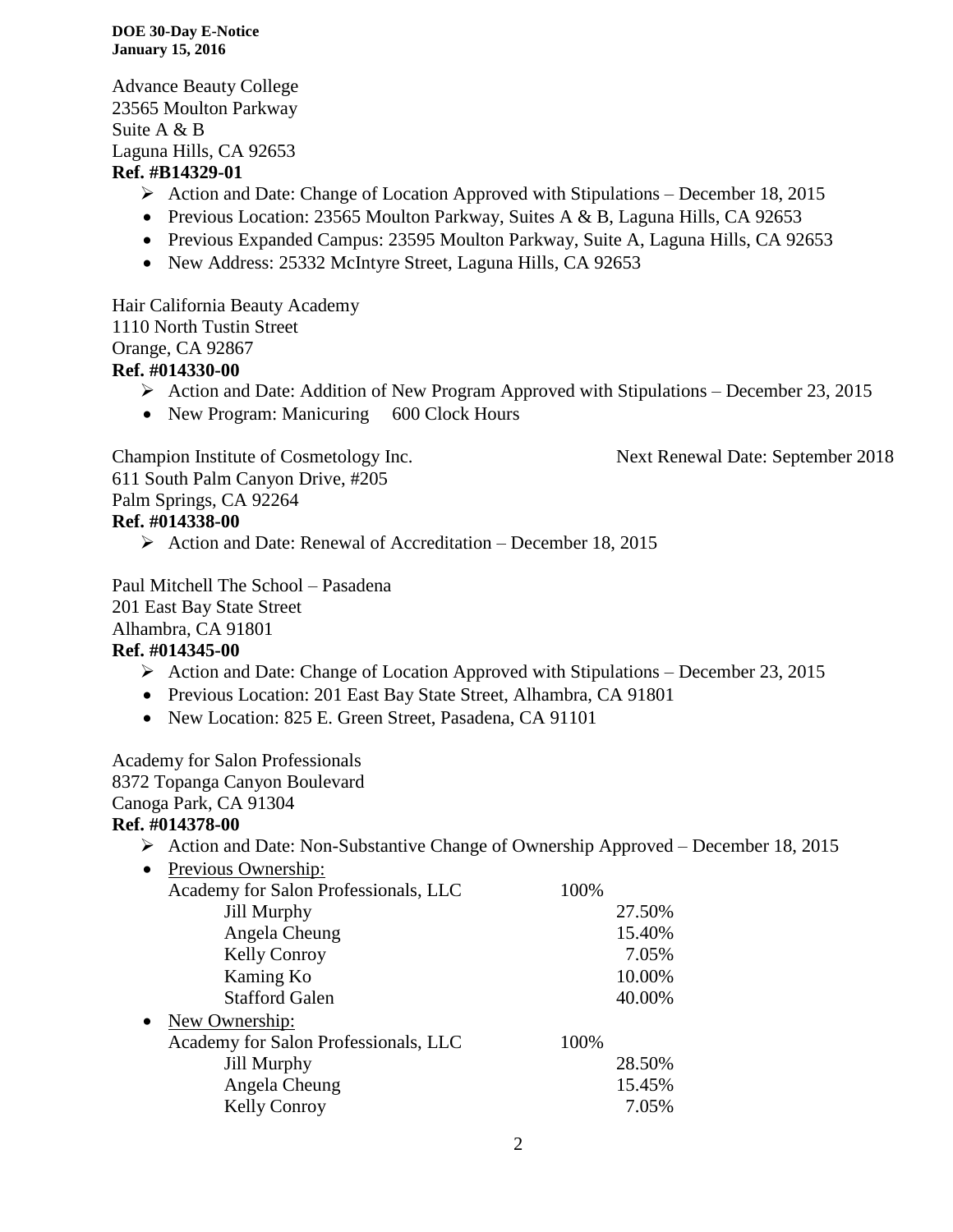#### Mohammad David Mojadidi 49.00%

W Academy of Salon and Spa 520 San Ramon Valley Boulevard Danville, CA 94526

#### **Ref. #014390-00**

- $\triangleright$  Action and Date: Change of Control Approved December 18, 2015
- Previous Ownership: Wassim, Inc. 100% Rashelle Kaddura 50% Wassim Kaddura 50%
- New Ownership: Wassim, Inc. 100% Wassim Kaddura 100%

The Salon Professional Academy 160 Saratoga Avenue, Suite 103 San Jose, CA 95129

#### **Ref. #014396-00**

- $\triangleright$  Action and Date: Change of Control Approved with a Stipulation December 23, 2015
- Previous Ownership:
	- Lovit Corporation 100%

| Ron Czerny               | 51.0% |
|--------------------------|-------|
| David Walrod             | 19.5% |
| Andrea Batista           | 19.5% |
| Viola Wozniakowski 10.00 |       |

• New Ownership: Lovit Corporation 100% Ron Czerny 22.4% David Walrod 27.6% Andrea Batista 22.4% Viola Wozniakowski 22.4% Harland Batista 5.2%

Aveda Institute Los Angeles 10935 Weyburn Avenue Los Angeles, CA 90024 **Ref. #B45111-01**

- $\triangleright$  Action and Date: Addition of New Program Approved with Stipulations December 23, 2015
- New Program: Esthetician 600 Clock Hours

3238 South Fairway Previous Ref. #B53084-04 Visalia, CA 93277

Milan Institute of Cosmetology Next Renewal Date: January 2018

## **Ref. #053084-00**

 $\triangleright$  Action and Date: Additional Location to Main Campus Re-Designation Approved – December 23, 2015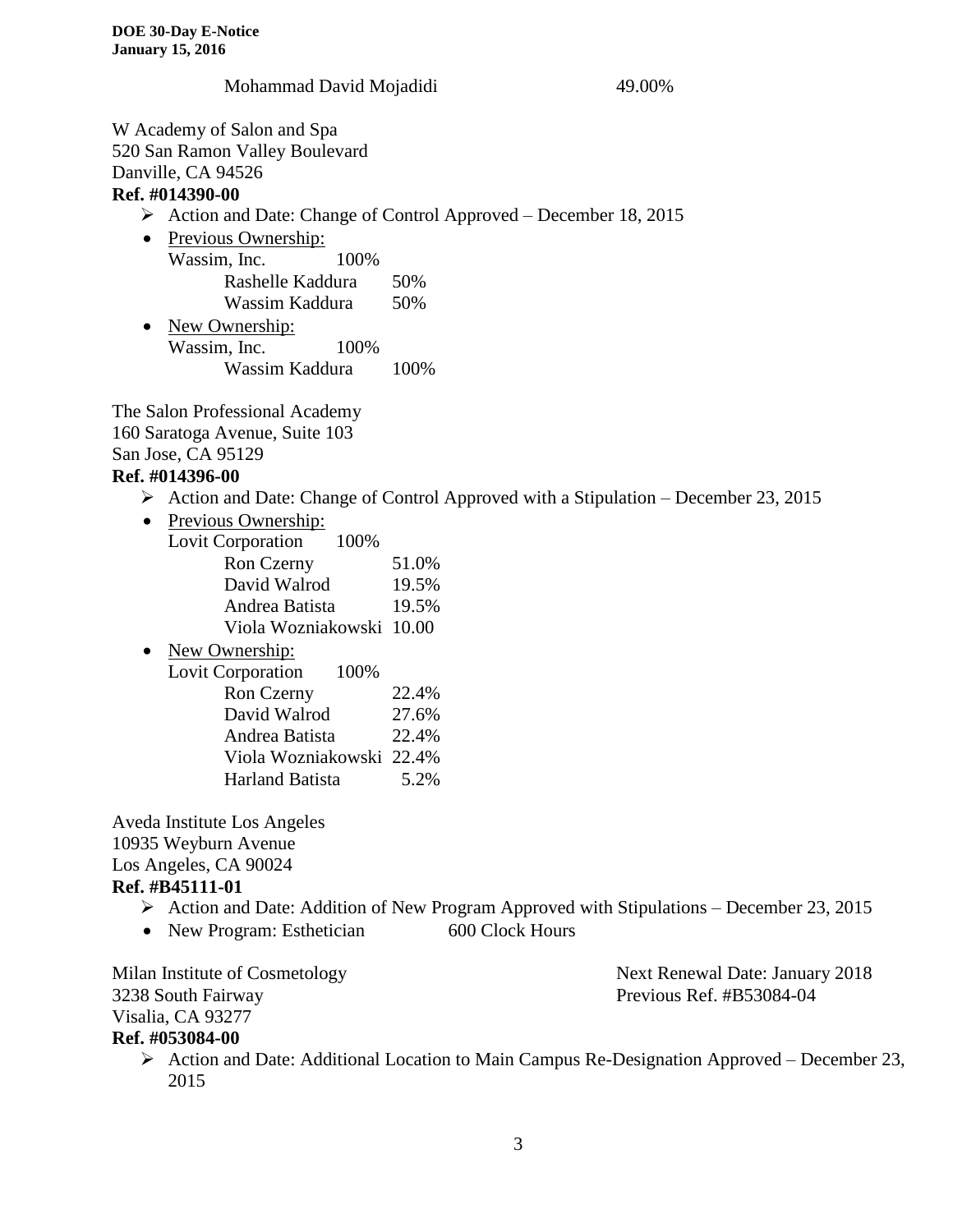### **FLORIDA**

Bene's Career Academy 698 South Broad Street Brooksville, FL 34601

### **Ref. #P19019-02**

Action and Date: Provisional Additional Location Accreditation Continued – December 18, 2015

The Beauty Institute Next Renewal Date: September 2021 2215 North Military Trail #1 West Palm Beach, FL 33409 **Ref. #019106-00**  $\triangleright$  Action and Date: Renewal of Accreditation – December 18, 2015

The Beauty Institute Next Renewal Date: September 2021

331 South State Road 7

Margate, FL 33068

#### **Ref. #B19106-01**

 $\triangleright$  Action and Date: Renewal of Accreditation – December 18, 2015

#### **ILLINOIS**

G Skin and Beauty Institute 1200 Harger Road, Suite 100 Oak Brook, IL 60523

#### **Ref. #023144-00**

 $\triangleright$  Action and Date: Teach Out Plan Approved – December 18, 2015

Shear Learning Academy of Cosmetology, Inc. 241 North Main Street Decatur, IL 62523 **Ref. 023182-00**  $\triangleright$  Action and Date: Change of Control Approved – December 23, 2015

- Previous Ownership Shear Learning Academy of Cosmetology, Inc. 100% Lea Stukins 100% • New Ownership:
	- Shear Learning Academy of Cosmetology, Inc. 100% Rebecca Wright 100%

Douglas J Aveda Institute Chicago 2828 North Clark Street Chicago, IL 60657 **Ref. #023163-00**

> Action and Date: Institution Removed from Monitoring of Accreditation Standards and Criteria (SAP, Enrollment Agreements, and LOA) with a Stipulation – December 18, 2015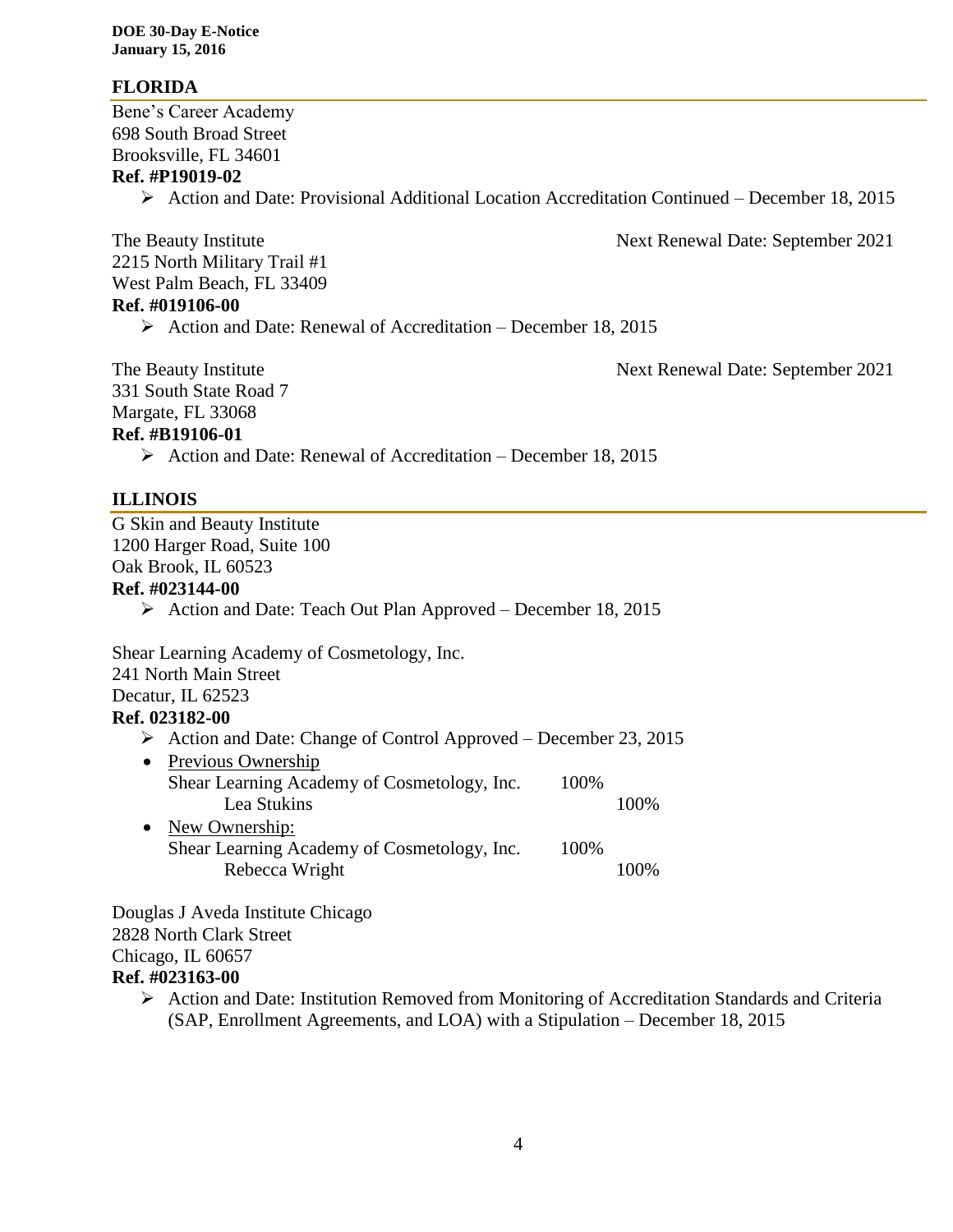## **LOUISIANA**

Bos-Man's Barber College 6213 Linwood Avenue Shreveport, LA 71106 **Ref. #028087-00**

- $\triangleright$  Action and Date: Change of Location Approved with Stipulations December 18, 2015
- Previous Location: 6213 Linwood Avenue, Shreveport, LA 71106
- New Location: 2724 West  $70^{th}$  Street, Shreveport, LA 71108

## **NORTH CAROLINA**

Park West Barber School Next Renewal Date: September 2017 3120 Wilkinson Boulevard, Suite D-1 Previous Ref. #B43044-02 Charlotte, NC 28208 **Ref. #043053-00**

Action and Date: Additional Location to Main Campus Re-Designation Approved – December 23, 2015

Park West Barber School Next Renewal Date: September 2017 5209 Capital Boulevard Previous Ref. #B43044-03 Raleigh, NC 27616

#### **Ref. #043052-00**

 $\triangleright$  Action and Date: Additional Location to Main Campus Re-Designation Approved – December 23, 2015

## **OREGON**

Beau Monde College of Hair Design Next Renewal Date: September 2017 1221 Southwest  $12^{th}$  Avenue Previous Ref. #B47025-01 Portland, OR 97205

#### **Ref. #047025-00**

 $\triangleright$  Action and Date: Additional Location to Main Campus Re-Designation Approved – December 23, 2015

Beau Monde Academy of Cosmetology Next Renewal Date: September 2017 2201 Lloyd Center, Suite C304 Previous Ref. #047025-00 Portland, OR 97232 **Ref. #B47025-01**

 $\triangleright$  Action and Date: Main Campus to Additional Location Re-Designation Approved – December 23, 2015

## **RHODE ISLAND**

Newport School of Hairdressing 226 Main Street Pawtucket, RI 02860 **Ref. #049007-00**

- $\triangleright$  Action and Date: Change of Control Approved December 23, 2015
- Previous Ownership: Newport School of Hairdressing, Inc. 100% The Michael A. Berger Revocable Trust 100%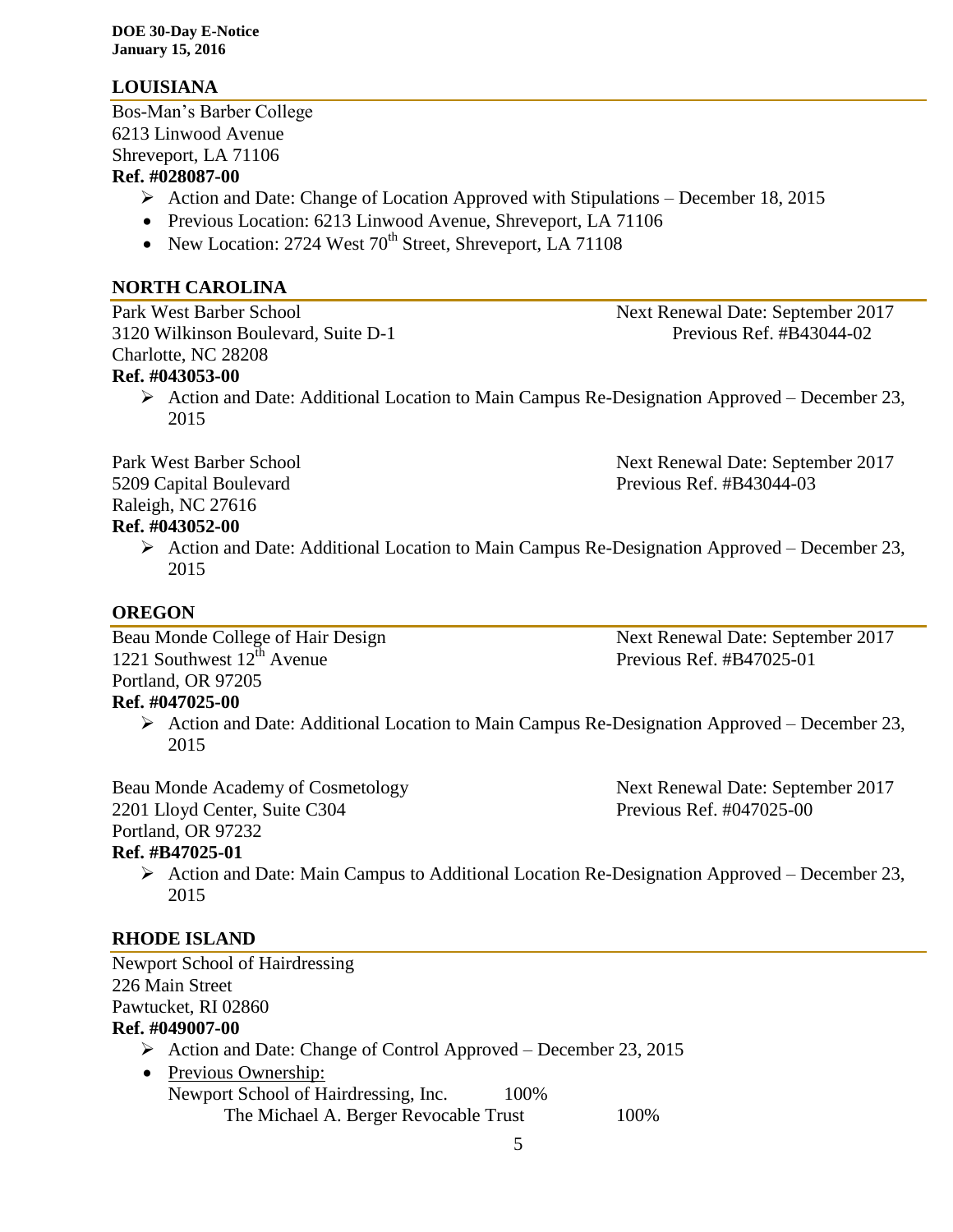• New Ownership: Newport School of Hairdressing, Inc. 100% Sandra Bisceglio 100%

## **TEXAS**

Milan Institute of Cosmetology Next Renewal Date: January 2018  $2400$  South East  $27<sup>th</sup>$  Avenue Previous Ref. #053084-00 Amarillo, TX 79103

#### **Ref. #B53084-04**

Action and Date: Main Campus to Additional Location Re-Designation Approved – December 23, 2015

## **UTAH**

Sherman Kendall's Academy of Beauty Arts & Science 7353 South 900 East Midvale, UT 84047

### **Ref. #054023-00**

- $\triangleright$  Action and Date: Change of Control Approved with Stipulations December 23, 2015
- Previous Ownership: Kenlaw, Inc. 100% Corey DeCamp 100&

• New Ownership: TMC Utah, LLC 100%

| Ivan Smith     | 50% |
|----------------|-----|
| Kenneth Gibson | 50% |

American Beauty Academy 61 South 100 West Payson, UT 84651 **Ref. #054062-00**

- $\triangleright$  Action and Date: Change of Location Approved with Stipulations December 23, 2015
- Previous Location: 61 South 100 West, Payson, UT 84651
- New Location: 87 W. 600 South, Payson, UT 84651

Taylor Andrews Academy of Hair Design – Orem 539 West University Parkway Orem, UT 84058

#### **Ref. #054065-00**

 $\triangleright$  Action and Date: Main Campus to Additional Location Re-Designation Approved with a Stipulation – December 23, 2015

## **VIRGINIA**

Park West Barber School 5834D North Kings Highway Alexandria, VA 22303 **Ref. #P43044-04**

- $\triangleright$  Action and Date: Addition of New Programs Approved (Met Stipulation) December 22, 2015
- New Programs: Barber Non-Traditional Online Classroom 1800 Clock Hours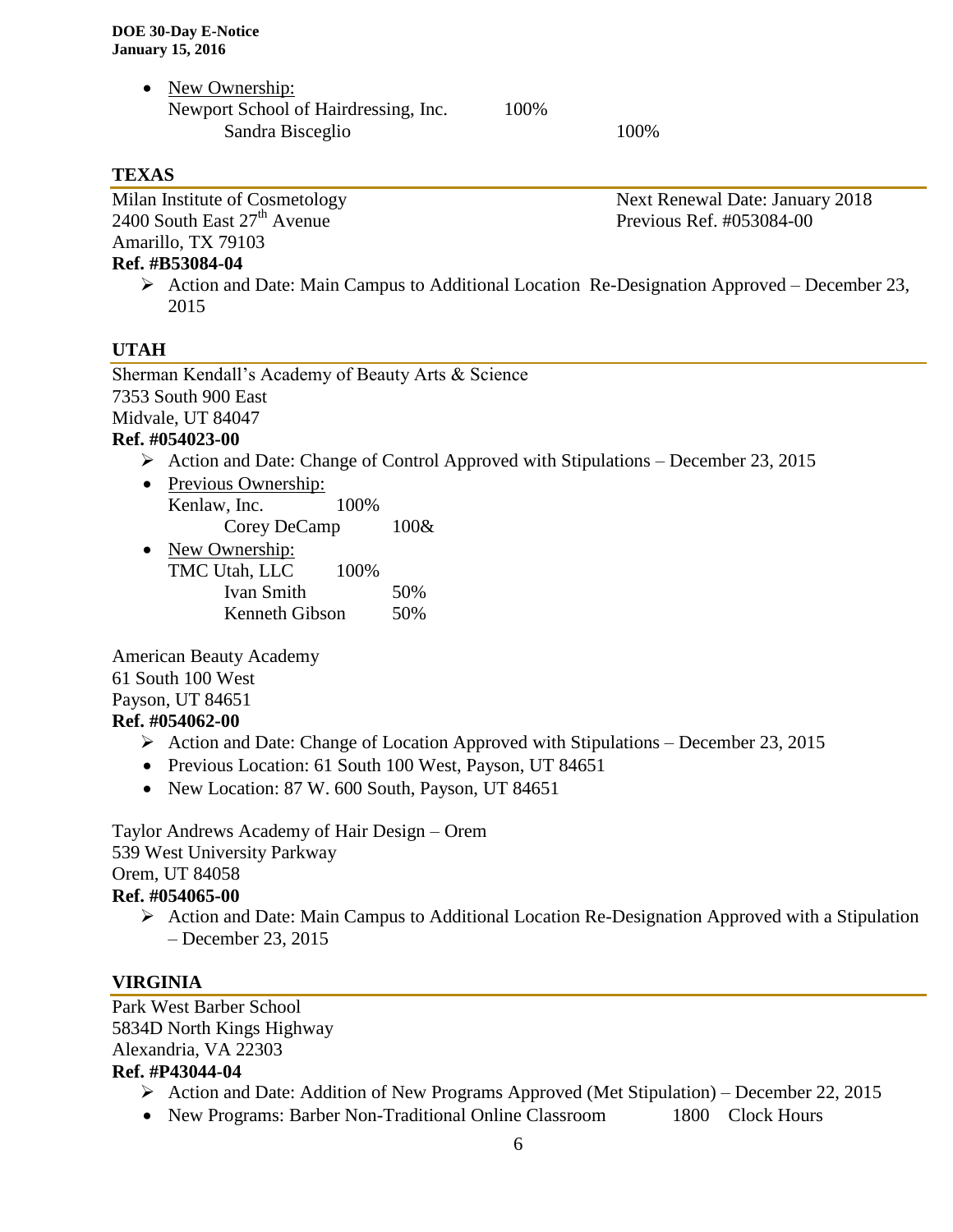• Cosmetology Non-Tradition Online Classroom 1800 Clock Hours

The Esthetic Institute 8381 Old Courthouse Road, Suite 320 Vienna, VA 22182 **Ref. #I14254-00**

- Action and Date: Non-Substantive Removal of Program Acknowledged January 8, 2016
- Programs Removed: Reiki I 10 Hours Reiki II 10 Hours
	- **To The Following:**

## **United States Department of Education**

- **Ms. Kathleen Hochhalter- Special Assistant-- Administrative Actions & Appeals Division**
- **MS.** Susan Crim-Director-- Administrative Actions & Appeals Division
- **External Department of Education Accreditation Division- USDOE-- Washington, DC**
- Ms. Cathy Sheffield- Accreditation & State Liaison Office-- USDOE--- Washington, DC
- Ms. Rachael Shultz- Accreditation and State Liaison Office-- USDOE --- Washington, DC
- Ms. Lauren Pope- Administrative Actions and Appeals Services Group-- Washington, DC
- **MS. Patrice Fleming- Team Leader-- School Participation Team--- Boston/New York**
- Ms. Betty Coughlin- Area Case Director-- School Participation Team--- Boston/New York
- Ms. Tracy Nave-Team Leader-- School Participation Team--- Boston/New York
- Mr. Christopher Curry- Team Leader-- School Participation Team--- Boston/New York
- Ms. Martina Fernandez-Rosario- Acting Area Case Director-- School Participation---
- San Francisco/Seattle
- **MS. Kerry O'Brien- Team Leader-- School Participation Team--- Denver**
- Mr. Michael Frola- Area Case Director-- School Participation Team--- Philadelphia
- Ms. Nancy Paula Gifford- Area Case Director-- School Participation Team--- Philadelphia
- Ms. Sherrie Bell- Compliance Manager—School Participation Team--- Philadelphia
- **Mr. Jesus Moya- Team Leader-- School Participation Team--- Dallas**
- **Ms. Kim Peeler- Team Leader-- School Participation Team--- Dallas**
- Ms. Cynthia Thorton- Area Case Director for Region 6-- School Participation Team--- Dallas
- **Mr. Christopher Miller-Team Leader-- School Participation Team--- Atlanta**
- **Ms. Vanessa Dillard Compliance Manager School Participation Team --- Atlanta**
- Mr. Ralph Lobosco- Area Case Director-- School Participation Team--- Kansas City
- **Mr. Douglas Parrott- Area Case Director-- School Participation Team--- Chicago/Denver**
- Ms. Carolyn White-Team Director-- School Participation Team--- South Central

#### **Accreditors**

- Mr. Bill Larkin- Executive Director-- ACCET
- **Mr. Michale McComis, Ed.D.- Executive Director-- ACCSC**
- **Mr.** Albert Gray, Ph.D.- Executive Director-- ACICS
- **Dr.** Gary Puckett- Executive Director-- COE

## **State Authorities**

- Mr. Bob McKee- AL State Board of Cosmetology-- Montgomery, AL
- Ms. Theresa Bunch- AZ State Board of Cosmetology-- Tempe, AZ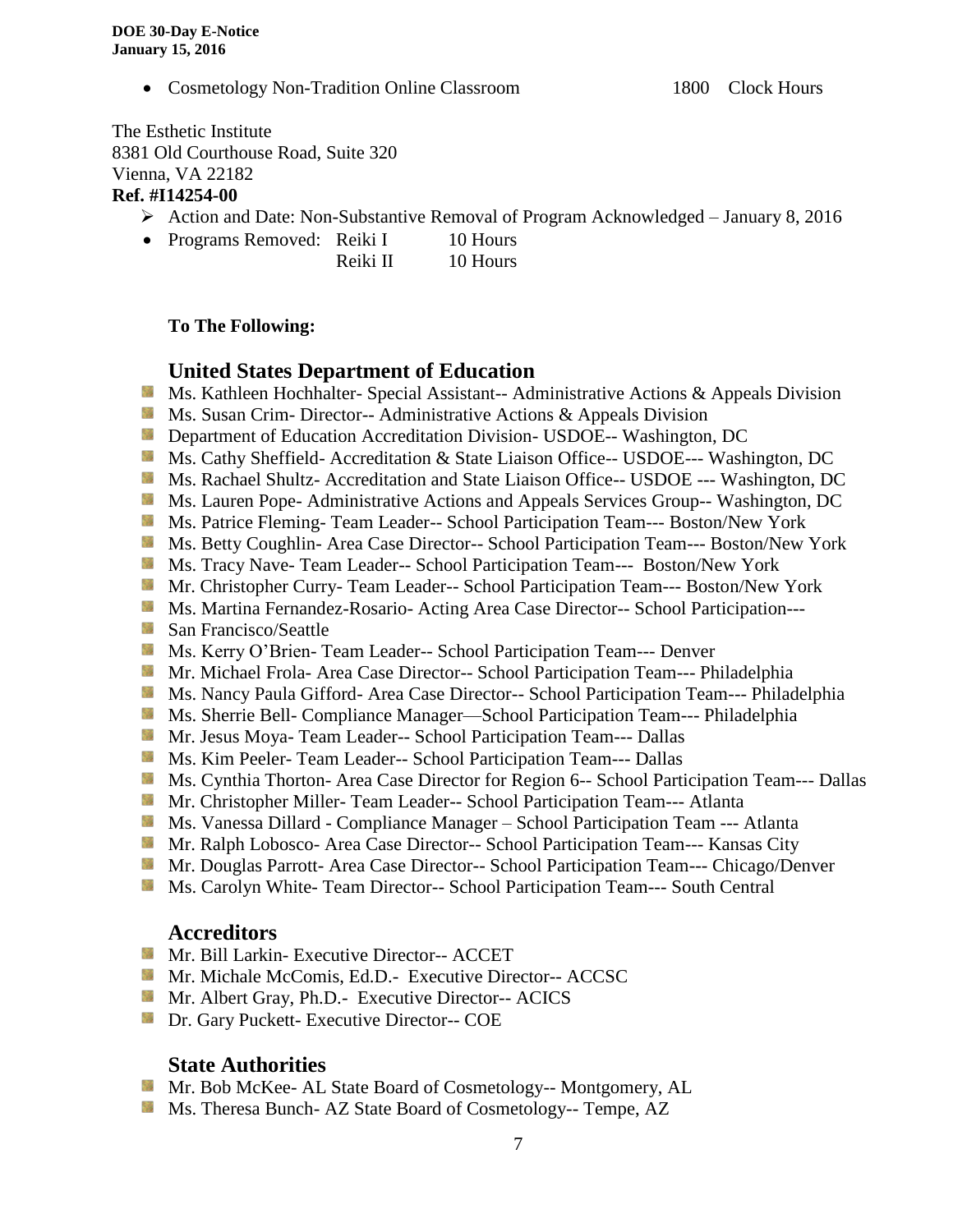- Ms. Kelli Kersey- AR Department of Health (Section Chief, Cosmetology)-- Little Rock, AR
- Mr. Charles Kirkpatrick- AR State Board of Barber Examiners-- Little Rock, AR
- Ms. Kristy Underwood- CA Board of Barbering & Cosmetology-- Sacramento, CA
- **Ms.** Christine Jones- CA Board of Barbering & Cosmetology-- Sacramento, CA
- **Ms. Leeza Rifredi** Licensing Manager BPPE--CA
- Ms. Joanne Wenzel Bureau Chief BPPE—CA
- $M_s$ . Yvette Johnson Enforcement Chief BPPE CA
- **Ms. Pamela Goens- CO Office of Barber & Cosmetology Licensure-- Denver, CO**
- Mr. Douglas Parrott- Area Case Director-- School Participation Team—Denver, CO
- **Ms. Janet Brancifort- CT Examining Board for Barbers, Hairdressers, & Cosmeticians-- Hartford,** CT
- Sila Ms. Judy Letterman- DE Board of Cosmetology & Barbering-- Dover, DE
- Mr. Clifford Cooks- DC Department of Consumer & Regulatory Affairs-- Washington, DC
- Ms. Robyn Barineau- FL State Board of Cosmetology & Barbers Board-- Tallahassee, FL
- Mr. Josh Waters- GA State Board of Cosmetology & GA Board of Barbers-- Macon, GA
- **MS. Margaret Guerrero- Guam Board of Barbering & Cosmetology-- Mangilao, Guam**
- **Ms. Laureen Kai- HI Barbering & Cosmetology Department-- Honolulu, HI**
- **Ms.** Tana Cory- ID Bureau of Occupational Licenses-- Boise, ID
- Ms. Valerie Fenske Idaho State Board of Education ID
- Ms. Keri Ginger- IL Department of Financial & Professional Regulation-- Springfield, IL
- **MS.** Tracy Hicks- IN Professional Licensing Agency-- Indianapolis, IN
- Ms. Venus Vendoures Walsh Iowa Board of Cosmetology Arts & Sciences—Des Moines, IA
- Ms. Chiquita C. Coggs- KS State Board of Cosmetology-- Topeka, KS
- Mr. H.R. Vacek- KS State Barber Board-- Topeka, KS
- 59 Mr. Charles Lykins- KY Board of Hairdressers & Cosmetologists-- Frankfort, KY
- **Mr. Steven Young- LA State Board of Cosmetology-- Baton Rouge, LA**
- **MS.** Latrice Matthews- LA Board of Barber Examiners-- Baton Rouge, LA
- Ms. Geraldine Betts- ME Office of Professional & Occupational Regulation-- Augusta, ME
- Mr. James Liddell ME Office of Professional & Occupational Regulation—Augusta, ME
- Mr. Robert Wood- MD State Board of Cosmetologists-- Baltimore, MD
- **Maryland State Board of Barbers- Baltimore, MD**
- Sandra Velasquez- MA Board of Cosmetology-- Boston, MA
- Ms. Mary Jayne Fay, Ed.D.- MA Department of Education-- Malden, MA
- Ms. Linda Clewley- MI State Board of Cosmetology-- Lansing, MI
- **MS.** Gina Stauss- MN Board of Cosmetologist Examiners-- Minneapolis, MN
- Minnesota Board of Cosmetologists Examiners Minneapolis, MN
- **Ms.** Cynthia Johnson- MS State Board of Cosmetology--Jackson, MS
- Ms. Emily Carroll- MO State Board of Cosmetology-- Jefferson City, MO
- Mr. Dennis Clark- MT Board of Barbers & Cosmetologists-- Helena, MT
- Ms. Kris Chiles- NE State Board of Cosmetology Examiners-- Lincoln, NE
- Nebraska Board of Barber Examiners- Lincoln, NE
- Ms. Nadine Griego- NV State Board of Cosmetology-- Las Vegas, NV
- Mr. Gary Landry NV State Board of Cosmetology Las Vegas, NV
- **Mr.** Adam Higginbotham NV State Board of Cosmetology Las Vegas, NV
- **Nevada State Board of Massage Therapy- Las Vegas, NV**
- Ms. Kathryn Wantuck- NH State Board of Barbering, Cosmetology, and Esthetics-- Concord, NH
- Mr. Jay Malanga- NJ Board of Cosmetology & Hairstyling-- Newark, NJ
- Ms. Antoinette Griego- NM State Board of Barbers & Cosmetologists-- Santa Fe, NM
- Ms. Kathleen McCoy- NY Department of State-Division of Licensing Services-- Albany, NY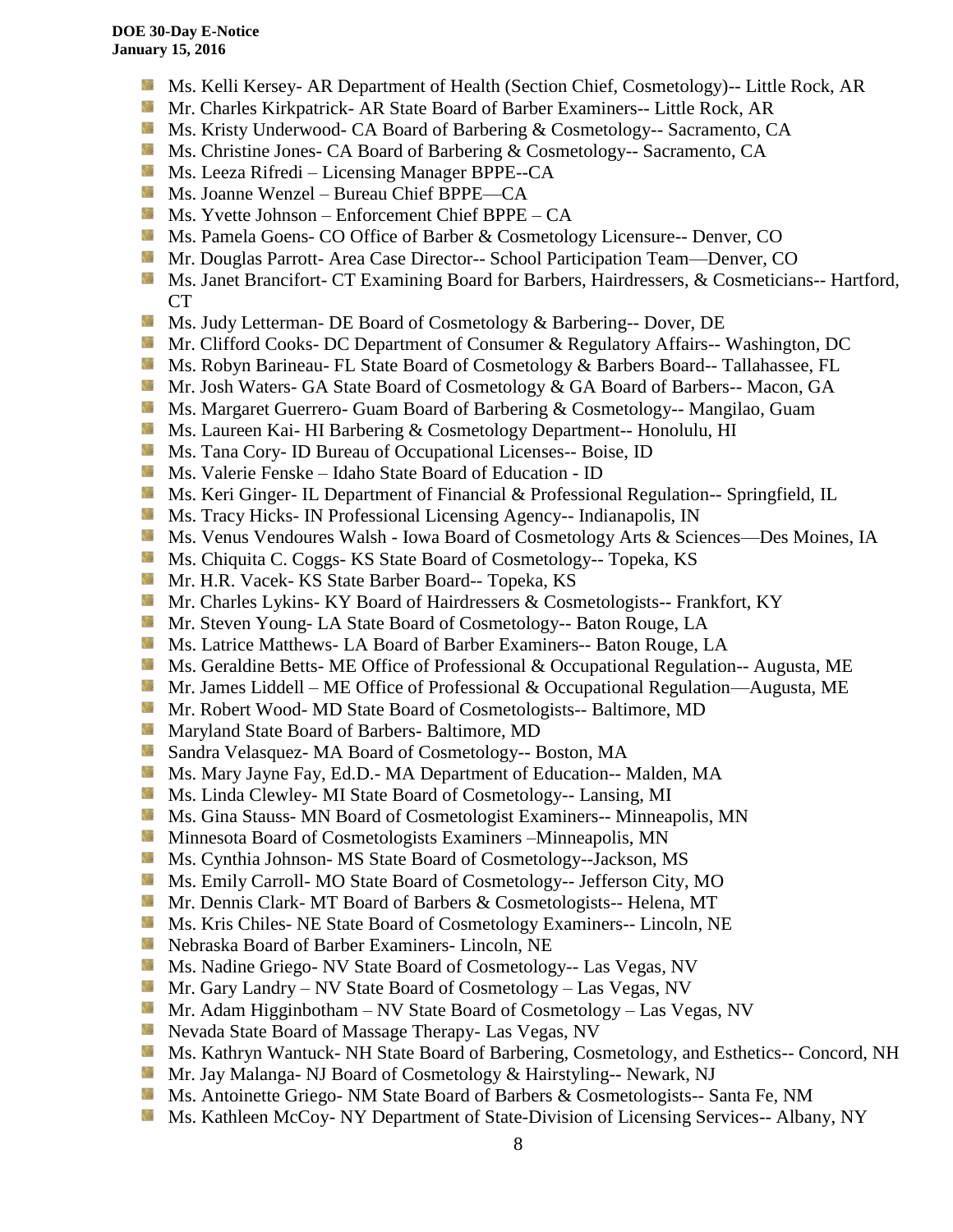- **Ms. Carol Yates- NY State Education Department-Bureau of Proprietary School Supervision--**Albany, NY
- **Ms. Lynda Elliott- NC State Board of Cosmetic Art Examiners- Raleigh, NC**
- **Mr. Wayne Mixon North Carolina Board of Barber Examiners- Raleigh, NC**
- Ms. Sue Meier- ND State Board of Cosmetology-- Bismarck, ND
- **Ms. Tona Stevenson- North Dakota State Board of Barber Examiners-- Dickenson, ND**
- Mr. Ed Highley Ohio State Barber Board OH
- Ms. Lori Pearson Ohio State Board of Cosmetology-- Grove City, OH
- **Ms. Sherry Lewelling- OK Board of Cosmetology-- Oklahoma City, OK**
- **MS.** Samantha Patnode- OR Health Licensing Agency-- Salem, OR
- **Mr.** Juan Baez-Arevalo Director of Private Post Secondary Education Oregon Higher Education Coordinating Commission- OR
- **MS. Helen Dunford Higher Education Coordinating Commission OR**
- **Ms. Kelly Diller- PA State Board of Cosmetology-- Harrisburg, PA**
- **Mr. Juan Bigio Ramos, Ph.D.- PR General Council of Education-- San Juan, PR**
- **Ms. Maureen Slowik Board Administrator-RI State Board of Barbering & Hairdressing--**Providence, RI
- **Ms.** Theresa Richardson- SC Board of Barber Examiners-- Columbia, SC
- Ms. Kathryn Boyd- SD Cosmetology Commission-- Pierre, SD
- Ms. Roxana Gumucio- TN Board of Cosmetology-- Nashville, TN
- Mr. William Kuntz Jr., TX Department of Licensing & Regulation, Austin, TX
- **Ms.** Allyson Pettley Division of Occupational and Professional Licensing-- Salt Lake City, UT
- Ms. Carla Preston- VT Office of Professional Regulation-- Montpelier, VT
- Mr. William Ferguson II- VA Board for Barbers & Cosmetology-- Richmond, VA
- **Ms. Zelda Williams- VA Board for Barbers & Cosmetology-- Richmond, VA**
- Mr. Russell Sonmore VA WA workforce Training and Education Coordinating Board VA  $\&$ WA
- Ms. Eleni Papadakis WA Workforce Training and Education Coordinating Board, WA
- **Ms. Susan Colard- WA Department of Licensing-Consumer Affairs-- Olympia, WA**
- Ms. Amanda Smith- Executive Director-- WV Board of Barbers & Cosmetologist--- Dunbar, WV
- Ms. Angela Arrington- WI Barbering & Cosmetology Board-- Madison, WI
- Mr. Aaron Knautz- WI Massage Therapy & Bodywork Therapy Affiliated Credentialing Board--Madison, WI
- Ms. Betty Abernethy- WY State Board of Cosmetology-- Cheyenne, WY

## **State Massage Therapy Higher Education Authorities**

- **Mr. Keith Warren- AL Board of Massage Therapy-- Montgomery, AL**
- Ms. Kathleen Phillips- AZ State Board of Massage Therapy-- Phoenix, AZ
- **M.** Ms. Marilyn L. Graham- AR State Board of Massage Therapy--Little Rock, AR
- **Ms. Chelle Martin- FL Dept. of Health-Division of Medical Quality-- Tallahassee, FL**
- **Mr. Ross Miller- IN Commission on Proprietary Education-- Indianapolis, IN**
- Nevada State Board of Massage Therapy Las Vegas, NV
- Mr. George Hebert- NJ Massage Board-- Newark, NJ
- Ms. Valauna Grissom- OK State Board of Health-- Oklahoma City, OK
- Mr. Ed Rech- PA State Board of Massage Therapy-- Harrisburg, PA
- **Mr.** William Kuntz Jr.,- TX Department of Licensing & Regulation-- Austin, TX